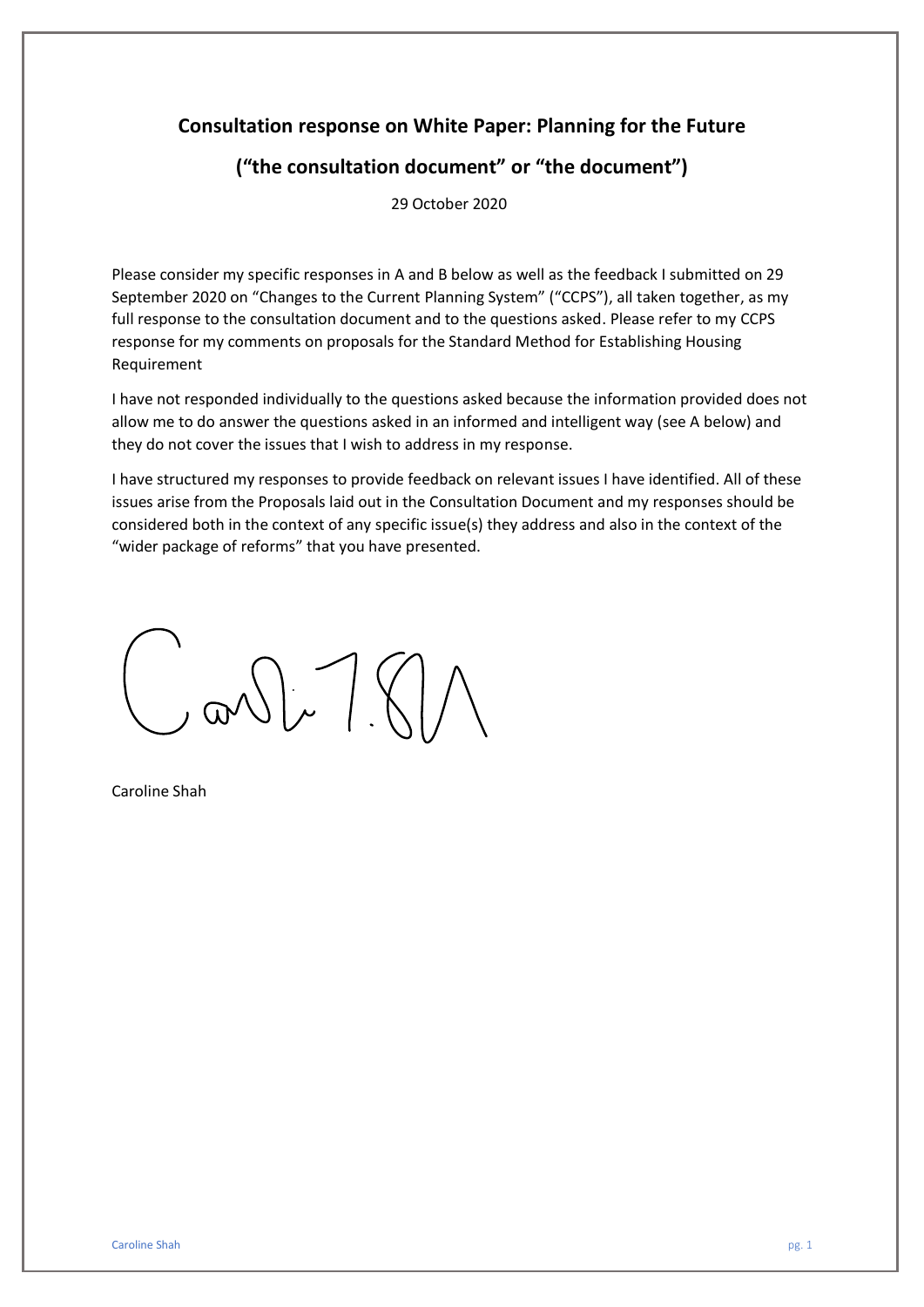## **Consultation feedback on White Paper: Planning for the Future**

## **("the consultation document" or "the document")**

## **Contents**

### **A. General complaints and legal and procedural matters**

- i. This consultation is premature
- ii. There are no impact assessments of the proposals
- iii. The consultation document conceals a link to disguised proposed reforms to the Land Registry
- iv. The consultation document misleads the public about the timings of the consultation on the proposed reforms to the Land Registry which ends on 30 October 2020
- v. The link to the document "Changes to the Current Planning System" is concealed in the text and the earlier deadline for responses is not stated
- vi. The consultation conceals the legal implications of removing the test of soundness and of giving complete power to the Planning Inspectorate for final approval of local plans
- vii. The Consultation breaches the Cabinet Consultation Principles
	- *b.* The consultation document is neither clear nor concise
	- *c.* The consultation document does not have a clear purpose
	- *d.* The consultation document fails to inform, including on:
		- Environmental and equalities issues
		- Use of technology and the PropTech sector relating to land ownership

### **B. Additional Responses on Proposals put forward in "Planning for the Future"**

- i. Removal of democratic involvement in decision-making, removal of local authority accountability and extension of "opportunity area" model across England
	- a. Lack of influence of local people on local plans and planning decisions
	- b. Only Planning Inspectorate wields power to challenge Local Plans
- ii. Local authority borrowing to pre-fund the new Consolidated Infrastructure Levy fund Taxpayers subsidising developer profits and destruction of their neighbourhoods; inadequate cash funds for local community investment
- iii. Proposed Consolidated Infrastructure Levy will not meet community funding requirements
- iv. The concept of sustainable development appears to be undermined in respect of **environmental, biodiversity and social considerations** and is not a real and measurable criterion for assessing, approving and monitoring local plans
- v. No information is given on performance indicators to measure the "sustainability" of outcomes from local plans despite an increased 10 year development requirement, and the dangers of applying the Housing Delivery Test
- vi. The role envisaged for statutory bodies in the planning process is not defined or explained
- vii. Plans that seek to limit the possibility of Judicial Review of Local Plans are unjustified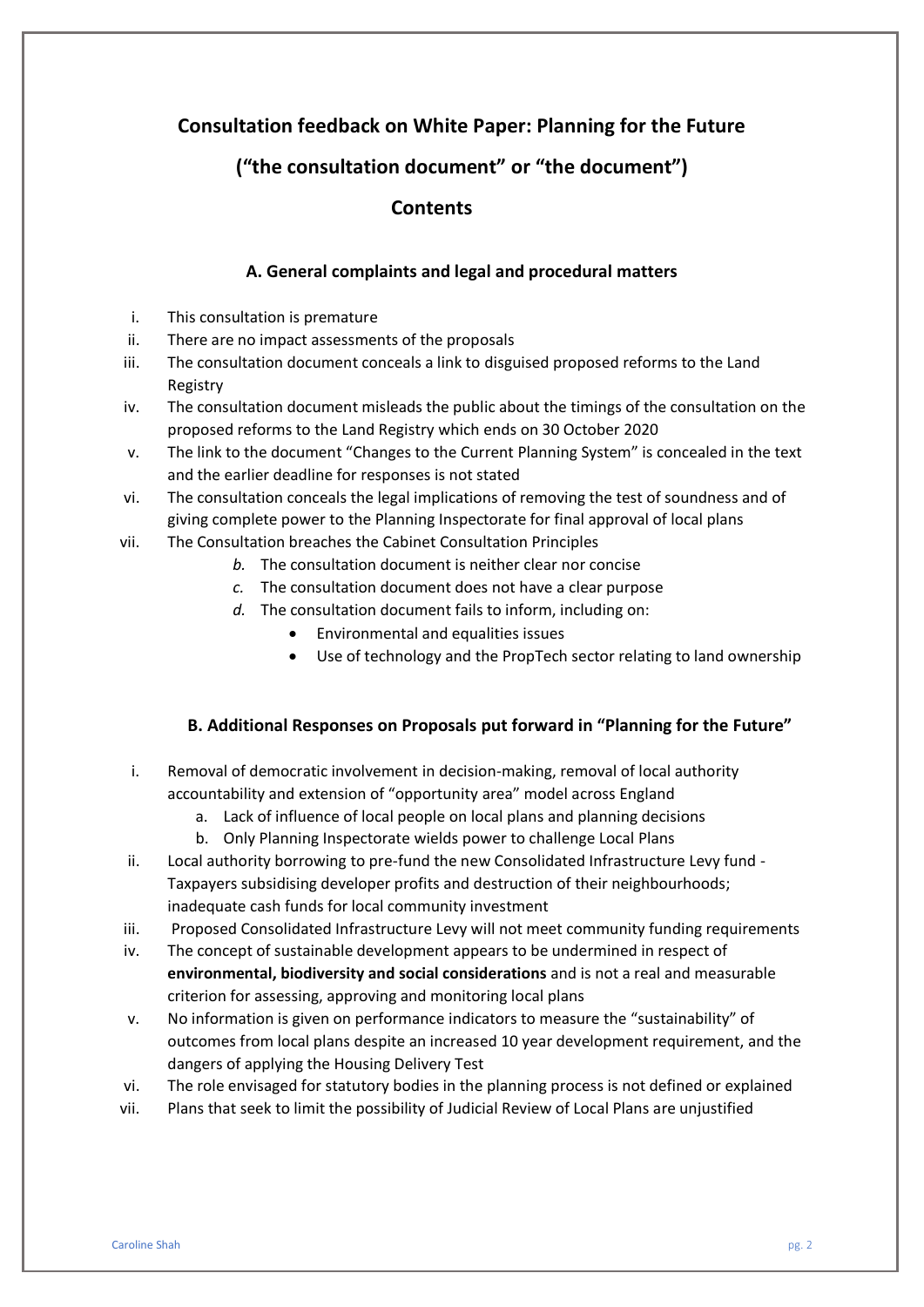### **A. General complaints and legal and procedural matters**

### **i. This consultation is premature**

International and national laws and policies provide the framework under which all Local Plans will have to be written. It is also laid out in the consultation document that the government proposes to make changes to the National Planning Policy Framework 2019 (NPPF2019) in order to facilitate the proposals laid out in this document

The government cannot legitimately consult on changes to the local planning system before it has confirmed the status of existing national policies and laws or consulted on proposed changes to the national policy and legal framework that underpins development, planning, environmental, biodiversity, health and equalities matters across England.

The Planning for the Future document states that there will be a consultation on the National Planning Policy Framework in autumn 2020. The timings do no not allow for informed consideration of government proposals for Planning Reform in their entirety.

This consultation is trivialising national policies and law and undermining their importance and purpose to state that they merely "cover common issues".

#### **ii. There are no impact assessments of the proposals**

Proposed reform on the scale suggested should be accompanied by Equalities, Health and Environmental assessments of the possible impact of proposed changes. Such assessments should also compare options put forward with reasonable alternatives. This has not been done

**iii. The proposal to treat "exceptionally large sites" as Nationally Significant Infrastructure Projects is likely to result in development of housing and commercial buildings being allowed by default. This will allow harm to species and habitats under the Conservation of Habitats and Species Regulations 2017 ("CHSR2017)**

. for exceptionally large sites such as a new town where there are often land assembly and planning challenges, we also want to explore whether a Development Consent Order under the Nationally Significant Infrastructure Projects regime could be an appropriate route to secure consents.

34 | Planning For The Future

This is unacceptable. It is an abuse of the democratic process that it is put forward as a possibility in this consultation before changes to national laws and policies have been democratically considered.

The CHSR 2017 states that harm can be allowed to habitats and species when there is an overriding public interest in the plan or project going ahead. If a large planning proposal is treated as a Nationally Significant Infrastructure Project, the Secretary of State is likely to approve such proposals

#### **Considerations of overriding public interest**

107.-(1) If the plan-making authority is satisfied that, there being no alternative solutions, the land use plan must be given effect for imperative reasons of overriding public interest (which, subject to paragraph (2), may be of a social or economic nature), it may give effect to the land use plan notwithstanding a negative assessment of the implications for the European site or the European offshore marine site (as the case may be).

(2) Where the site concerned hosts a priority natural habitat type or a priority species, the reasons referred to in paragraph (1) must be either-

(a) reasons relating to human health, public safety or beneficial consequences of primary importance to the environment; or

(b) any other reasons which the plan-making authority, having due regard to the opinion of the European Commission, considers to be imperative reasons of overriding public interest.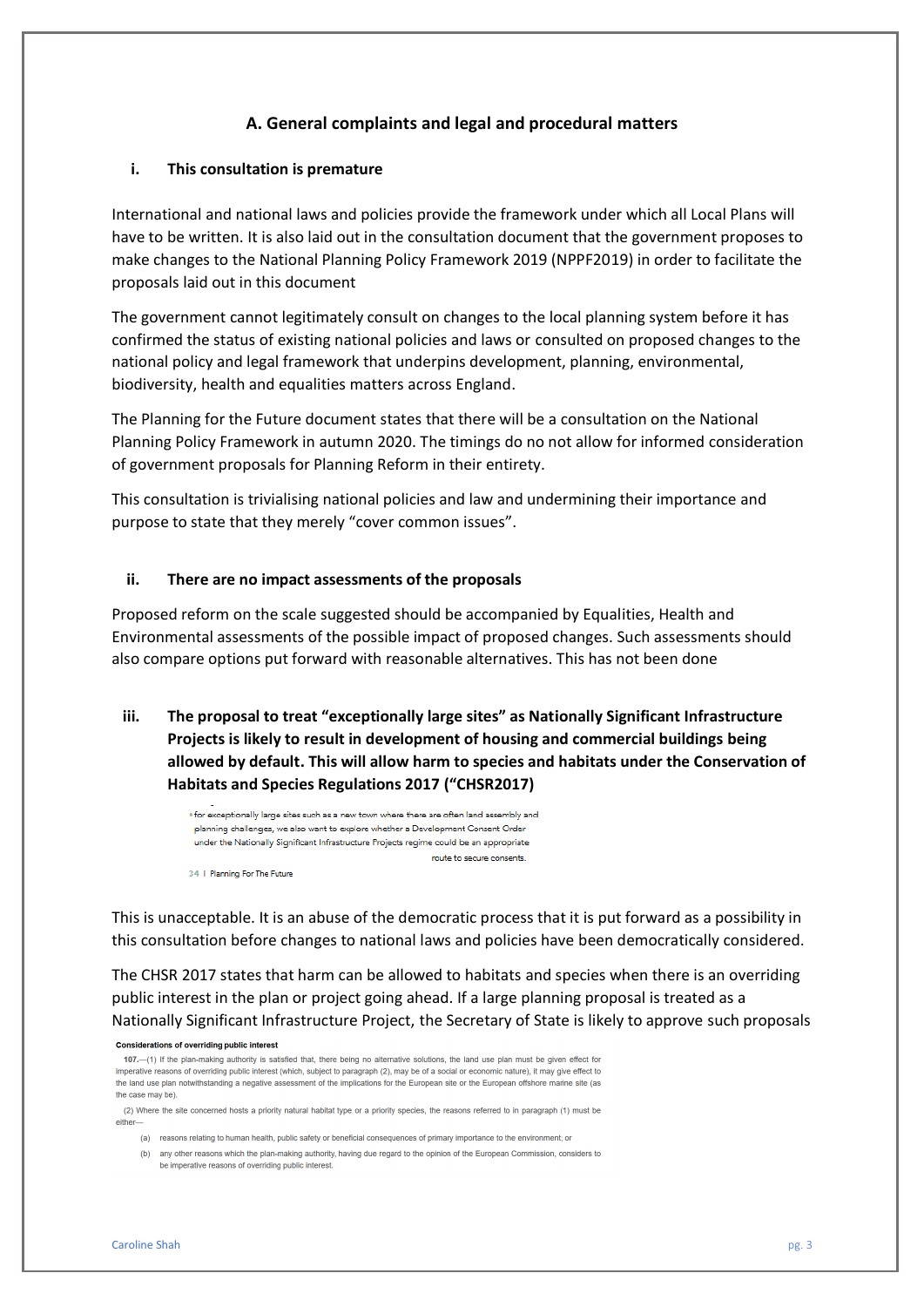under such provisions. This means that building homes and offices and other similar development will be allowed to cause harm to habitats and species currently protected under the CHSR 2017:

### **iv. The consultation document conceals a link to proposed disguised reforms to the Land Registry**

The wording in the document reproduced below about further proposals is opaque and unclear. There is no way from reading it that the public would know that the consultation referred to is on massive changes to and the digitalisation of the Land Registry nor of the significant implications this will have in terms of facilitating the mass assembly of land across England by developers

To provide better information to local communities, to promote competition amongst developers, and to assist SMEs and new entrants to the sector, we will consult on options for improving the data held on contractual arrangements used to control land. This can be found at: www.gov.uk/government/consultations/transparency-and-competition-a-call-forevidence-on-data-on-land-control.

### **v. The consultation document misleads the public about the timings of the consultation on the proposed reforms to the Land Registry which ends on 30 October 2020. The consultation on Land Registry reforms therefore need to be re-run**

The above excerpt from "Planning for the Future" page 68 states that "We *will consult* on options for improving data….This can be found at…"

The link takes the reader to a document the *end date for consultation responses is 30 October 2020*, one day later than the end date for the consultation on this main document

*Please note that I will respond separately to proposals to reform the Land Registry*

**vi. The link to the document "Changes to the Current Planning System" is concealed in the text and the earlier deadline for responses is not stated. The consultation on Changes to the Current Planning System therefore needs to be re-run** 

Please see my response to the consultation on Changes to the Current Planning System for my full comments which I ask you to consider as part of this response.

### **vii. The consultation conceals the illogicality of giving complete power to the Planning Inspectorate for approving local plans**

The Planning Inspectorate's aims are aligned with those of the Ministry of Housing, Communities and Local Government (MHCLG) and are expressly stated as helping to ensure delivery of the "homes the country needs"

Our work plays a critical part in the Ministry of Housing, Communities and Local Government (MHCLG) achieving its objective of delivering the homes the country needs, and we have a clear alignment of our strategy to MHCLG aims. We are a demand-led organisation providing statutory

*Planning Inspectorate 2019-24*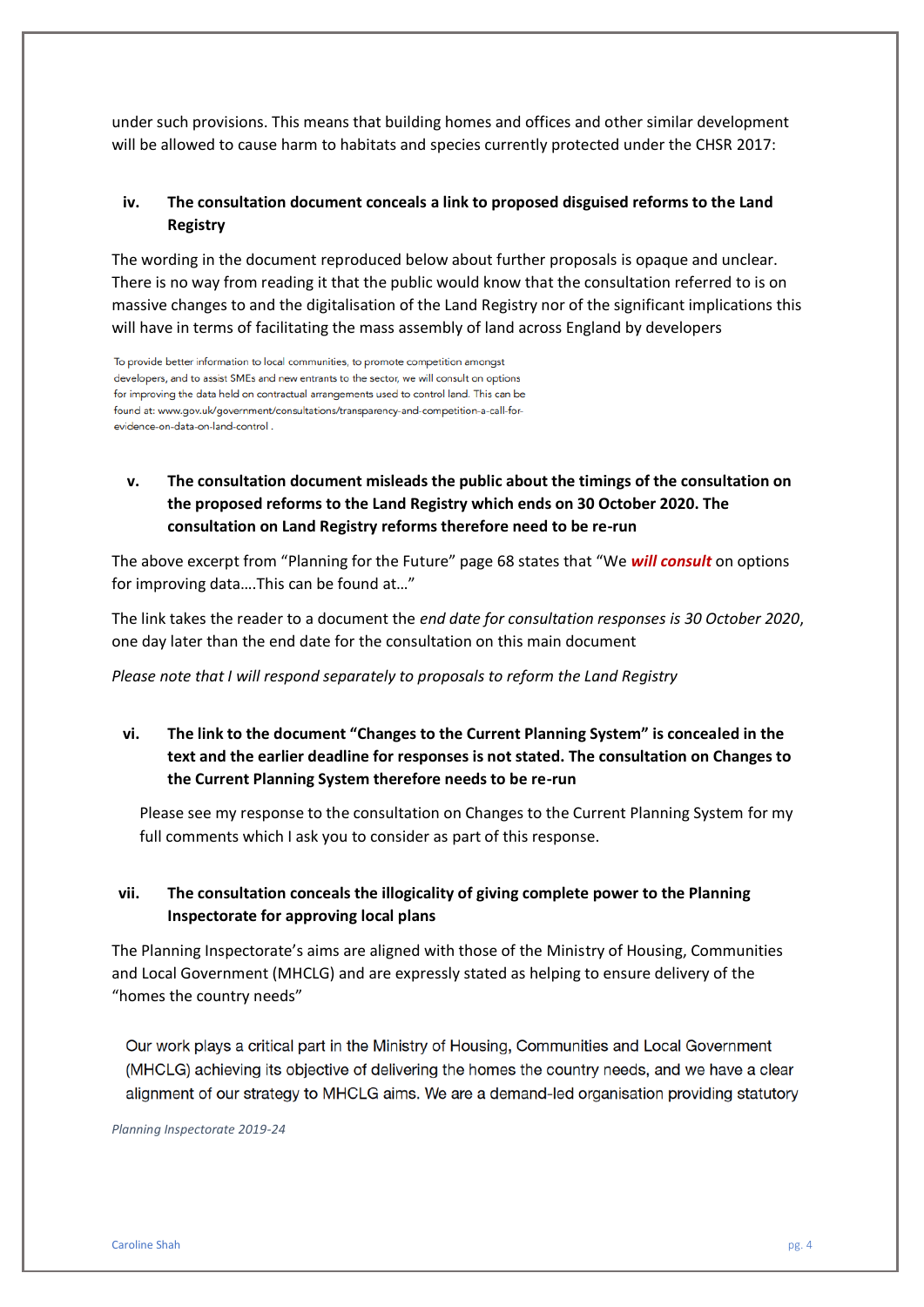Removal of the legal test of soundness deprives local communities and organisations of any ability to challenge the decisions made in a Local Plan, giving the Planning Inspectorate total power to approve plans. It is basically an arm of the MHCLG approving plans dictated by the MHCLG

#### **viii. The Consultation breaches the Cabinet Consultation Principles A. to C. below**

| A. Consultations should be clear and concise                                                                                                                                                                                                                                                                                                                                           |
|----------------------------------------------------------------------------------------------------------------------------------------------------------------------------------------------------------------------------------------------------------------------------------------------------------------------------------------------------------------------------------------|
| Use plain English and avoid acronyms. Be clear what questions you are<br>asking and limit the number of questions to those that are necessary.<br>Make them easy to understand and easy to answer. Avoid lengthy<br>documents when possible and consider merging those on related topics.                                                                                              |
| <b>B. Consultations should have a purpose</b>                                                                                                                                                                                                                                                                                                                                          |
| Do not consult for the sake of it. Ask departmental lawyers whether you<br>have a legal duty to consult. Take consultation responses into account<br>when taking policy forward. Consult about policies or implementation plans<br>when the development of the policies or plans is at a formative stage. Do<br>not ask questions about issues on which you already have a final view. |
| C. Consultations should be informative                                                                                                                                                                                                                                                                                                                                                 |
| Give enough information to ensure that those consulted understand the<br>issues and can give informed responses. Include validated impact<br>assessments of the costs and benefits of the options being considered<br>when possible; this might be required where proposals have an impact on                                                                                          |

busine

ess or the voluntary sector

*a. Consultations should be clear and concise*

- The document presents a confusing, ill-explained and only partially thought out mish-mash of ideas that does not allow the reader to understand clearly the intentions of the consultation. It buries important details in layers of random information
- The document uses words that have a subjective meaning and therefore need defining as used. They are not defined which makes their use meaningless. The document also attributes significance to these undefined terms in its proposals and questions.
	- o For example, there will be a "fast track to beauty". What on earth does this mean? This makes an informed response on this document impossible. What is "beauty" and "beautiful"? One person may consider something "beautiful" that other people consider "ugly". How can design alone be considered to make a place "beautiful"? No evidence is presented to support this assertion.
	- o What is "useful" development? And useful to whom?
	- o What does retaining the "achievement of sustainable development" mean? How is sustainable development defined and how will you measure if sustainable development is being "achieved"?

This would consider whether the plan contributes to achieving sustainable development in accordance with policy issued by the Secretary of State. The achievement of sustainable development is an existing and well-understood basis for the planning system, and we propose that it should be retained.

 $\circ$  The use of the word "we" is completely inappropriate in a planning consultation document and undermines the legitimacy of what should be an objective government document. Use of this term assumes the reader of the consultation document is at one with the author, and shares the opinions and desires of the author. This is misleading and undemocratic as it attempts to remove objective consideration of issues and the forming of objective evidence-based opinions by the reader, aligning him instead with the author's personal "subjective beliefs". The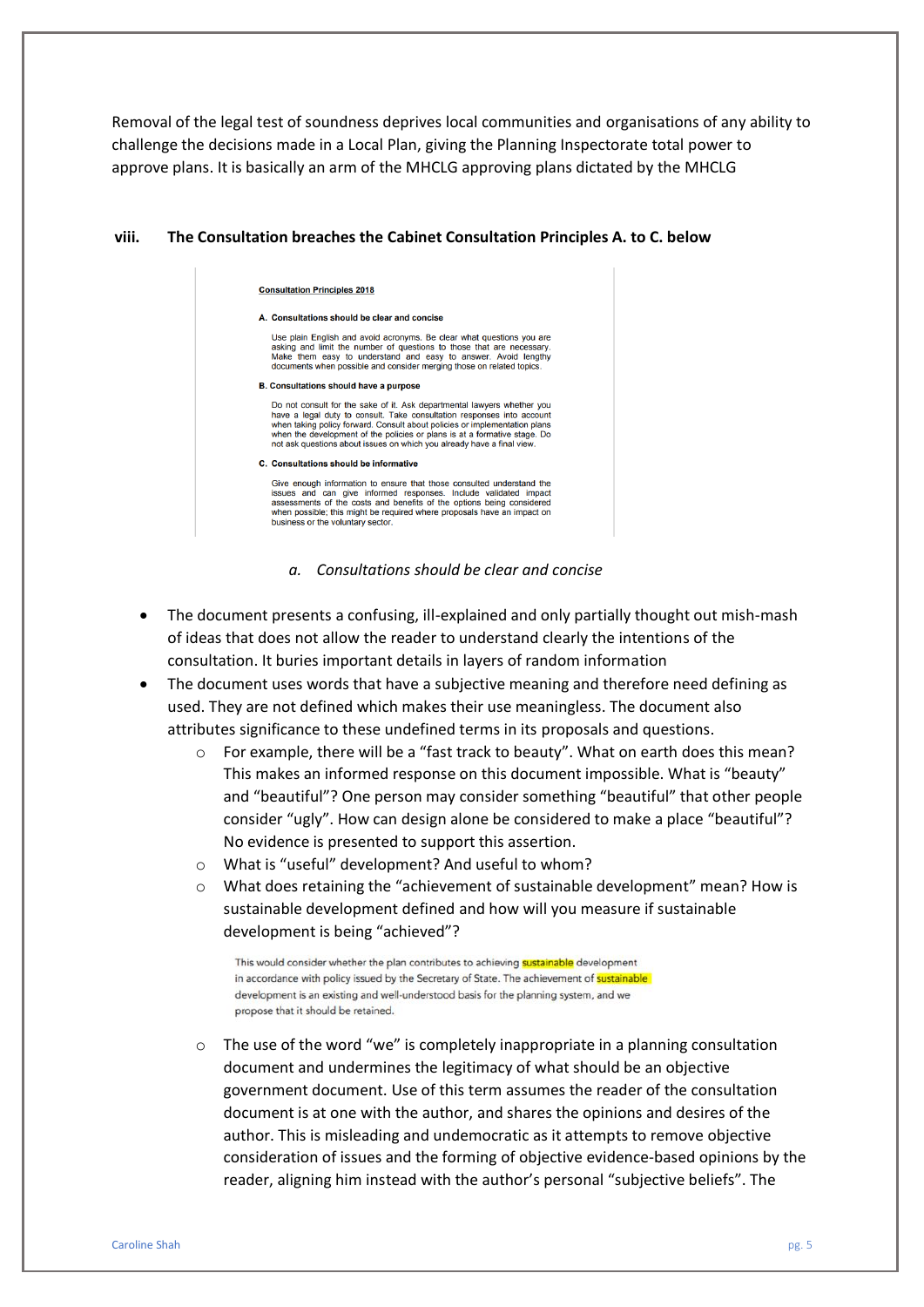statements beginning "we" are subjective and unsubstantiated: for example: "we have nowhere enough homes" and "in places we want to live at prices we can afford"

- The document says things that make no sense and confuse the reader
	- o What does "move the democracy forward in the planning process mean?
	- o What does "re-establish powerful links between… communities and purpose" mean?
- The document frequently does not clarify what it means, for example:
	- $\circ$  "Alternative" options are unclear and confused. They are not presented in a way that allows them to be considered intelligently or that allows an informed response. For example, proposals and alternatives for ensuring sustainability of local plans are unclear and undeveloped in any meaningful way informed comment on them is not possible. The same is true for alternative proposals to proposals for a consolidated infrastructure levy, and in many other areas of the document
	- o It is proposed that "exceptionally large sites" may be considered as "Nationally Significant Infrastructure Projects". The meaning of "exceptionally" large site is not defined. This does not enable an informed response to this comment
	- $\circ$  Information given is often opaque and misleading. For example, in the pre-amble to providing a link to another consultation, the document states: "we will consult on options for improving the data held on contractual arrangements to control land". This does not state the actual fact that this is a link to consultation proposals to make significant changes to the use of the Land Registry which is running concurrently with the Planning for the Future consultation but which *ends one day later*
	- $\circ$  The consultation document states that statutory consultees will have to be "more responsive and outward looking" but it does not explain what their new roles will be and therefore allow informed response to this comment:

In addition, other key players, including the Planning Inspectorate and statutory consultees, will have to transform the way they operate in response to these reforms, given their critical role supporting the preparation of Local Plans and decision-making. They too will need to be more responsive and outward looking, and have the necessary skills and resources to undertake their new roles.

#### *b. Consultations should have a purpose*

- The purpose of this consultation is unclear, confusing and misdirected. It is also incomplete. Objectives and desired outcomes are not clearly presented and "alternative" options are unclear, not explained properly and not presented in a way that allows meaningful comparison
	- $\circ$  Is it about delivering "sustainable development"? If so, the consultation document lacks completely any proposals to do with *social and environmental elements of "sustainable development"* as laid out in the National Planning Policy Framework 2019 ("NPPF2019")?
	- $\circ$  Is the proposal to deliver 300,000 dwellings across the country no matter what the cost in terms of anything that might be considered "sustainable" development according to the NPPF 2019?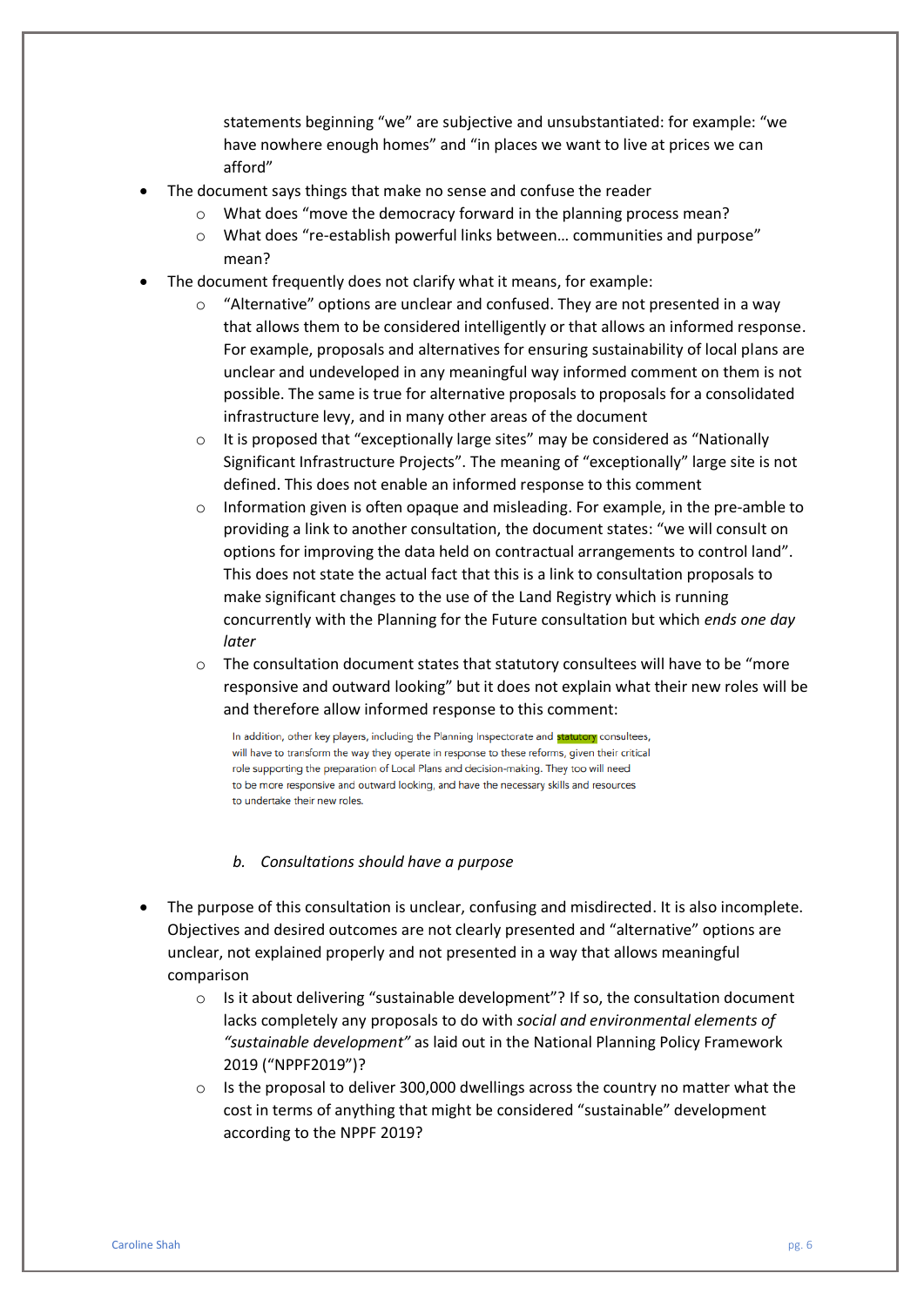- $\circ$  Is the proposal to consult on proposals for how allocated targets only for residential development (what about commercial and other types of development that come forward through the planning process?
- o What is the specific objective for the construction for offices and other commercial premises? What scale of commercial and office development is envisaged and for whom? Who are the companies that we want to allow o have unfettered access to build their commercial spaces in our neighbourhoods. The term "we want to help businesses expand with readier access to the commercial space *they need* in the places *they want*" is worrying. Proposals for the scale and location of proposed new commercial development needs laying out and clarifying, as well as how the government plans for it to fit with planning for new dwellings
- o Assertions that form the basis of the proposals are unsubstantiated and not evidence-based. The document says "we have nowhere enough homes" but many homes being built and planned, for example in Hounslow where massive "growth" is planned in TWO designated "Growth" areas, known euphemistically as "opportunity" areas, have clearly been meeting – and are forecast to continue meeting - "demand" for housing from international buyers as can be seen in the chart of statistics from the Office of National Statistics below:



In this context, the assertions that "we need to address the inadequacies that [not building sufficient new dwellings] …has entrenched is misleading. It is not that an insufficient number of dwellings are being constructed, it is more that the government is building dwellings that are being occupied by new residents to the country and is not therefore meeting existing need for dwellings. On this basis, the government will never fill the gap between supply and demand and it will constantly be raising the number of dwellings it says are needed in England

o The document states that policies will be driven by people's "preferences". This is meaningless as it is not a robust or evidence-based way of decision-making and does not require any for the need to link to be made between people's preferences and the objectives and desired outcomes of proposed planning reforms.

### *c. Consultation should be informative*

• The consultation makes many assertions and statements that are not supported by evidence or sufficient information to allow the reader to make informed comment on the proposals before them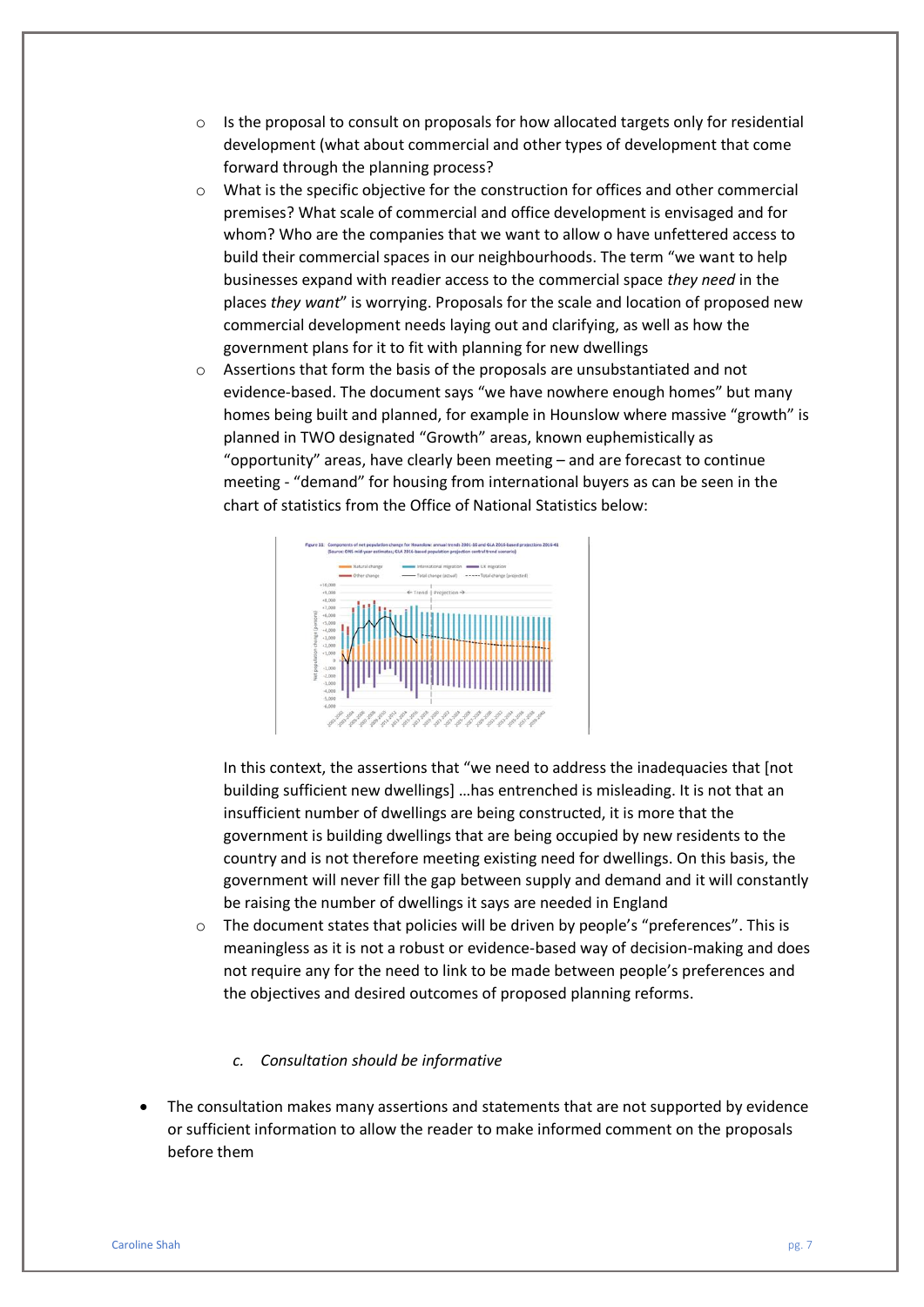- Proposed changes relating to environmental and biodiversity protections and assessments are hinted at but not explained
- There is no information on equalities issues arising from the proposed planning reforms
- The specific objectives and desired outcomes for proposed changes to the Land Registry are not clear
- Plans for the use of *technology in planning* are particularly muddled, opaque and unclear
	- $\circ$  The distinct planned uses of technology in the new planning system need to be laid out clearly with the objectives and outcomes for each
	- o The proposals need to differentiate clearly between proposed uses of technology:
		- use of digital technology to help residents and other people access information and give feedback and planning applications
		- use of digital technology to facilitate land assembly by developers and
		- the creation of a digitally traded market in land ownership across England
	- o What are plans for the role of the PropTech sector in planning? The PropTech sector is mentioned throughout the document but its precise role is not clarified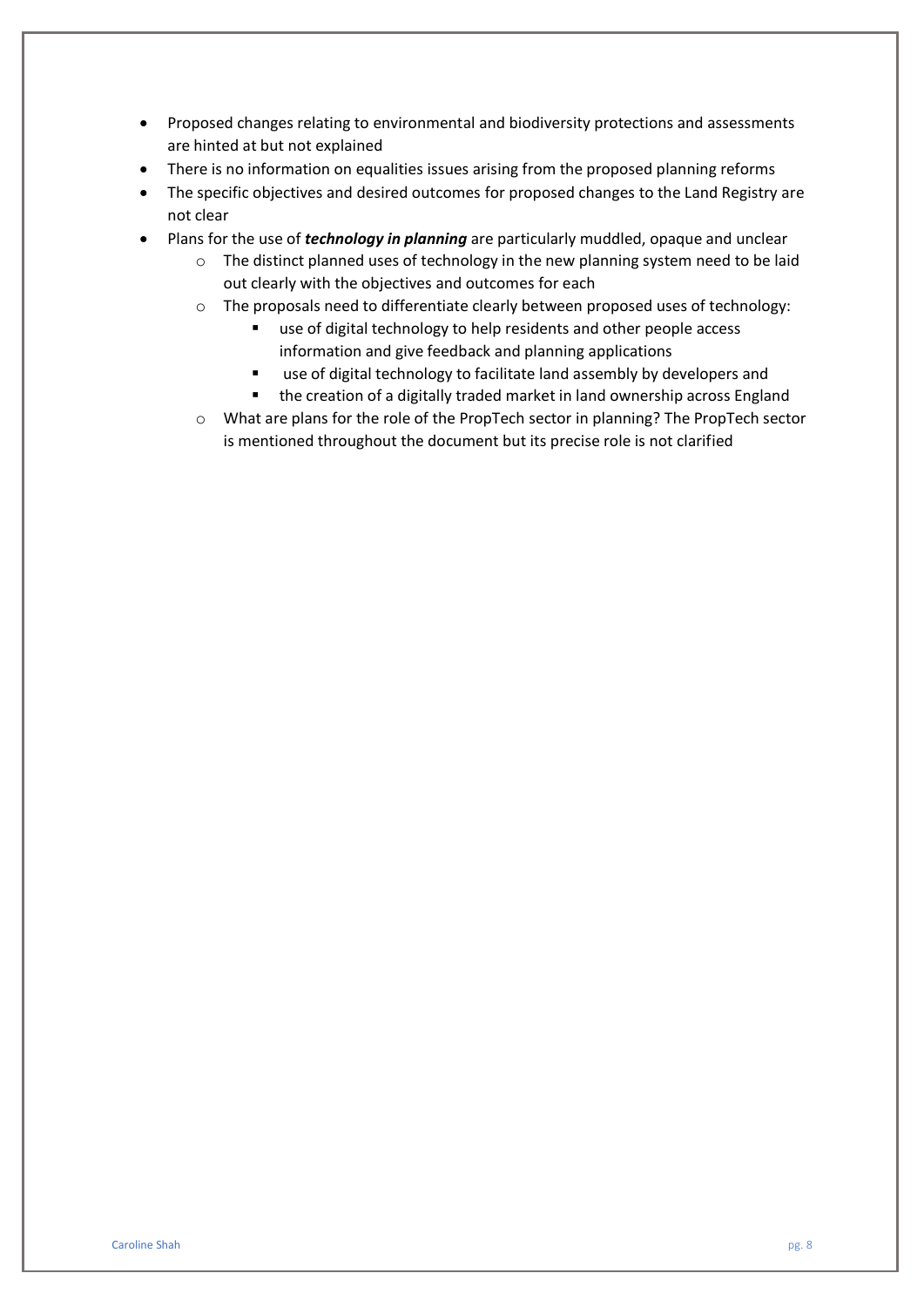### **B. Additional Responses on Proposals put forward in "Planning for the Future"**

### **i. Removal of democratic involvement in decision-making, removal of local authority accountability and extension of "opportunity area" model**

#### *a. Lack of influence of local people on local plans and planning decisions*

The proposals to redefine the local planning process *remove almost entirely any influence by local people in planning decisions in their area*. In terms of local plans, people will no longer be able to influence the amount of development or what gets built where, apart from on a very generic basis in terms of contributing their opinion of which areas should be targeted for specific levels of growth. Despite the designation of three types of development area, it is proposed that "unanticipated opportunities" will still be possible in areas of "growth". This is unclear but sounds an unwelcome way in for developers to put forward even larger and more inappropriate developments than are defined in local plans. Similarly, terms on which local authorities will be able to pass their development requirement to other authorities through Joint Planning Agreements needs clarifying so that a situation is avoided both where one local authority area transfers some of its development targets to another area and where this happens without scrutiny of local people because it happens outside of the Local Plan process. It is easy to envisage this happening so that the harmful effects of the Standard Method for calculating housing targets on rich areas, for example Richmond, are avoided because they can pass on some of their development targets to neighbouring authorities, such as Hounslow or Kingston

Even on *design*, if the local authority fails to compile a design code or involve local people in the creation of a design code, design standards will default to a top-down imposed national design code. This is not "democratising" the planning process by "putting a new emphasis on engagement at the plan-making stage". In addition, it is proposed that in *"growth" areas*, site-specific codes for permission in principle could be done after the local plan has been agreed which means that local people's views will not be taken in to account

This model appears extremely similar to the method by which huge growth areas known euphemistically as "*opportunity areas*" have been designated across London. Targets for massive residential and commercial development have been imposed centrally on areas such as Kingston– with hidden undemocratically scrutinised input from council administrations and executives and with restricted ability of local people to influence design, scale, massing or indeed anything else. *There have been NO environmental or equalities or health assessments of the plans* which are already resulting in planning applications for dense high-rise developments across the Borough.

In addition, the opportunity for local people and organisations to comment on a Local Plan is restricted to a **single period of 6 weeks** after the Local Plan has been drafted and sent to the Secretary of State. This is completely inadequate and undermines the consultation's stated desire to increase democratic involvement in local planning decisions and have a greater say in what gets built in their area.

The proposal to **delegate planning decisions to a local authority planning officer** highlights even further the inability of local people to influence planning decisions under these plans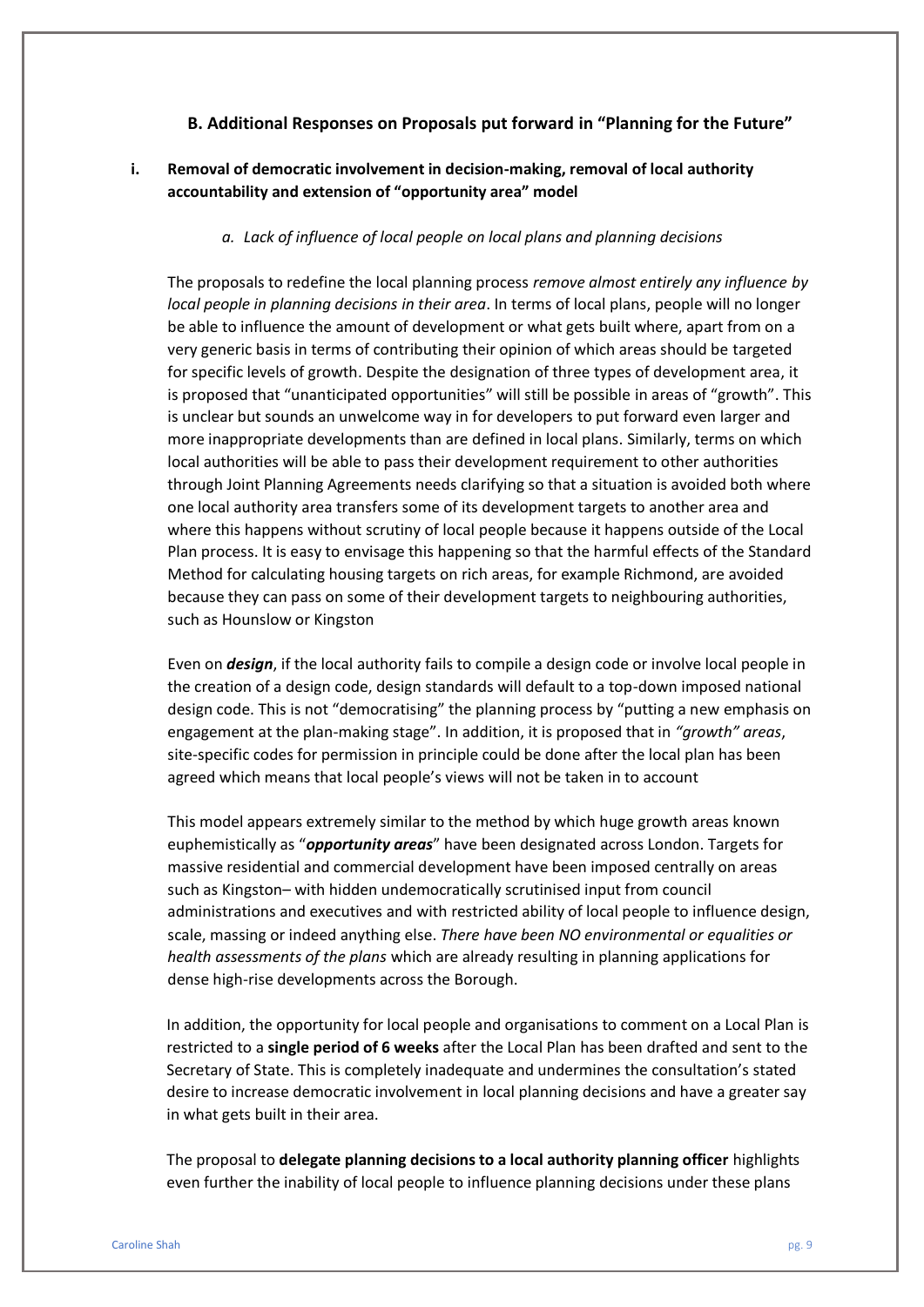### *b. Only Planning Inspectorate wields power to challenge Local Plans*

The removal of the legal test of soundness, would leave the power to determine if a local plan can go ahead totally in the hands of the Planning Inspectorate who will decide if the Local Plan represents "sustainable" development.

This is a worrying proposal that should not be allowedbecause the role of the Planning Inspectors is to support the MHCLG specifically in "delivering the homes the country needs" and NOT to ensure sustainable development is delivered. This is shown in the quote from the Planning Inspectorate's 2019-2024 Strategic Plan:

Our work plays a critical part in the Ministry of Housing, Communities and Local Government (MHCLG) achieving its objective of delivering the homes the country needs, and we have a clear alignment of our strategy to MHCLG aims. We are a demand-led organisation providing statutory

If this change goes ahead, there will be no ability for local people or organisations to challenge a Local Plan through judicial review. Local authorities will be accountable to nobody other than the Planning Inspectorate who is responsible only to the MHCLG on the basis of ensuring that the "homes the country needs" are delivered. The Planning Inspectorate is not tasked with assessing "sustainability" and there is not a clear basis and there are no clear measures for assessing whether a Local Plan represents "sustainable" development

### **ii. Local authority borrowing to pre-fund the new Consolidated Infrastructure Levy fund - Taxpayers subsidising developer profits and destruction of their neighbourhoods; inadequate cash funds for local community investment**

- $\triangleright$  A model where local authorities borrow in order to forward fund a consolidated infrastructure levy (CIL) due from developers when properties they build become occupied is a public subsidy of developer profit
- $\triangleright$  The rationale for having a threshold below which CIL is not payable is not adequately explained. CIL should be payable for any development
- $\triangleright$  There appears to be no mechanism for charging the developer the interest that the local authority has accrued on borrowing related to the liability due from developers. Taxpayers will be paying interest on local authority borrowing that is funding a wide range of infrastructure requirements in the local community that the developer should be funding
- $\triangleright$  There is no mechanism to protect the taxpayer from non-payment of amounts due from the developer for whatever reason when properties become occupied
- $\triangleright$  Developers have the option to give land "adjacent" to a development instead of paying the CIL due from a development. The ability of a developer to sell "First Homes" at a discount to market will also offset developers' CIL liability. This will result in a *cash shortfall* to the local authority and *reduce the amount available for infrastructure investment in local communities*
- $\triangleright$  Alternative options are not laid out in sufficient detail nor assessed in any way to allow an informed comment to be made on them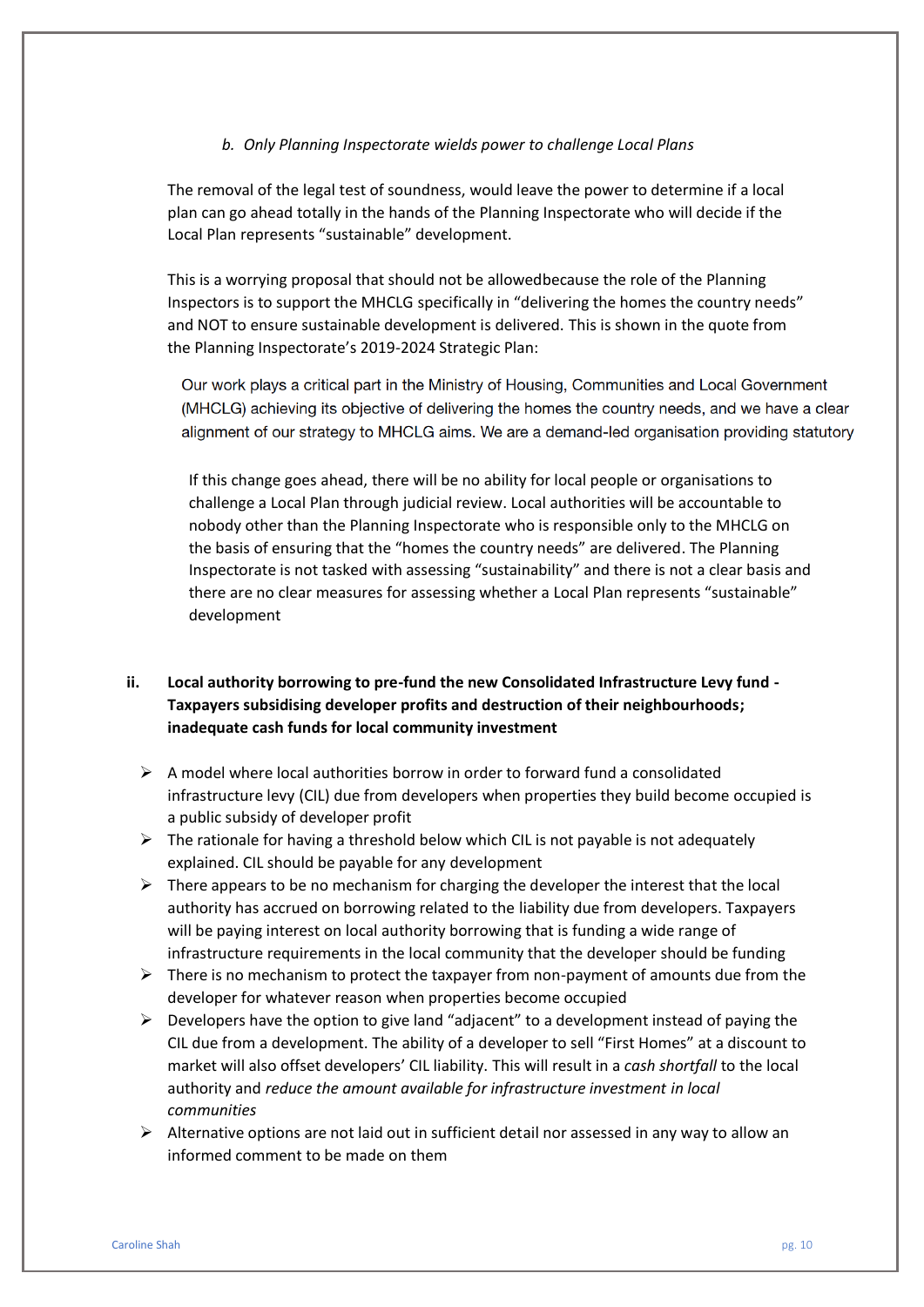#### **iii. Proposed Consolidated Infrastructure Levy will not meet community funding requirements**

 $\triangleright$  The consultation document suggests that CIL will fund a huge amount of different activities which are laid out in a vague way with no evidence that it will be sufficient to do so:

There is scope for even more flexibility around spending. We could also increase local authority flexibility, allowing them to spend receipts on their policy priorities, once core infrastructure obligations have been met. In addition to the provision of local infrastructure. including parks, open spaces, street trees and delivery or enhancement of community facilities, this could include improving services or reducing council tax. The balance of affordable housing and infrastructure may vary depending on a local authority's circumstances, but under this approach it may be necessary to consider ring-fencing a certain amount of Levy funding for affordable housing to ensure that affordable housing continues to be delivered on-site at current levels (or higher). There would also be opportunities to enhance digital engagement with communities as part of decision making around spending priorities. Alternatively, the permitted uses of the Levy could remain focused on infrastructure and affordable housing, as they are broadly are at present. Local authorities would continue to identify the right balance between these to meet local needs, as they do at present.

*Page 67 Planning for the Future* 

- **iv. Sustainable development: The concept of sustainable development appears to be undermined in respect of environmental, biodiversity and social considerations and is not a real and measurable criterion for assessing, approving and monitoring local plans**
	- ➢ There is no definition of "sustainable" development or growth or "sustainability"
	- $\triangleright$  It is worrying that the government has not stated that the current definition and application of "sustainable development" in the NPPF 2019 will be maintained or strengthened in the context of the huge scale of development planned across the country
	- ➢ The proposal to treat "exceptionally large sites" as Nationally Significant Infrastructure Projects is likely to result in development of housing and commercial buildings being allowed by default. This will allow harm to species and habitats under the Conservation of Habitats and Species Regulations 2017
	- $\triangleright$  The provision of new green spaces is vital to the delivery of sustainable development on the scale envisaged in these proposals. However, green space is only mentioned six times in the text of the document and each mention is vague: "homes with green spaces and new parks", "better green spaces" and "more green spaces". New development needs to be accompanied by new green spaces if existing green spaces – that are often of high environmental and biodiversity value – are not to be destroyed
	- ➢ Where are details about how *social and environmental elements* of sustainability will be assured? The only statement made is that the government proposes that the achievement of "sustainable development" is retained. It is impossible to understand what this means:

This would consider whether the plan contributes to achieving **sustainable** development in accordance with policy issued by the Secretary of State. The achievement of sustainable development is an existing and well-understood basis for the planning system, and we propose that it should be retained.

 $\triangleright$  The main government concern in making changes to requirements for sustainability testing appear to relate to speeding up the delivery of vast amounts of housing and other development and have nothing to do with actually making sure that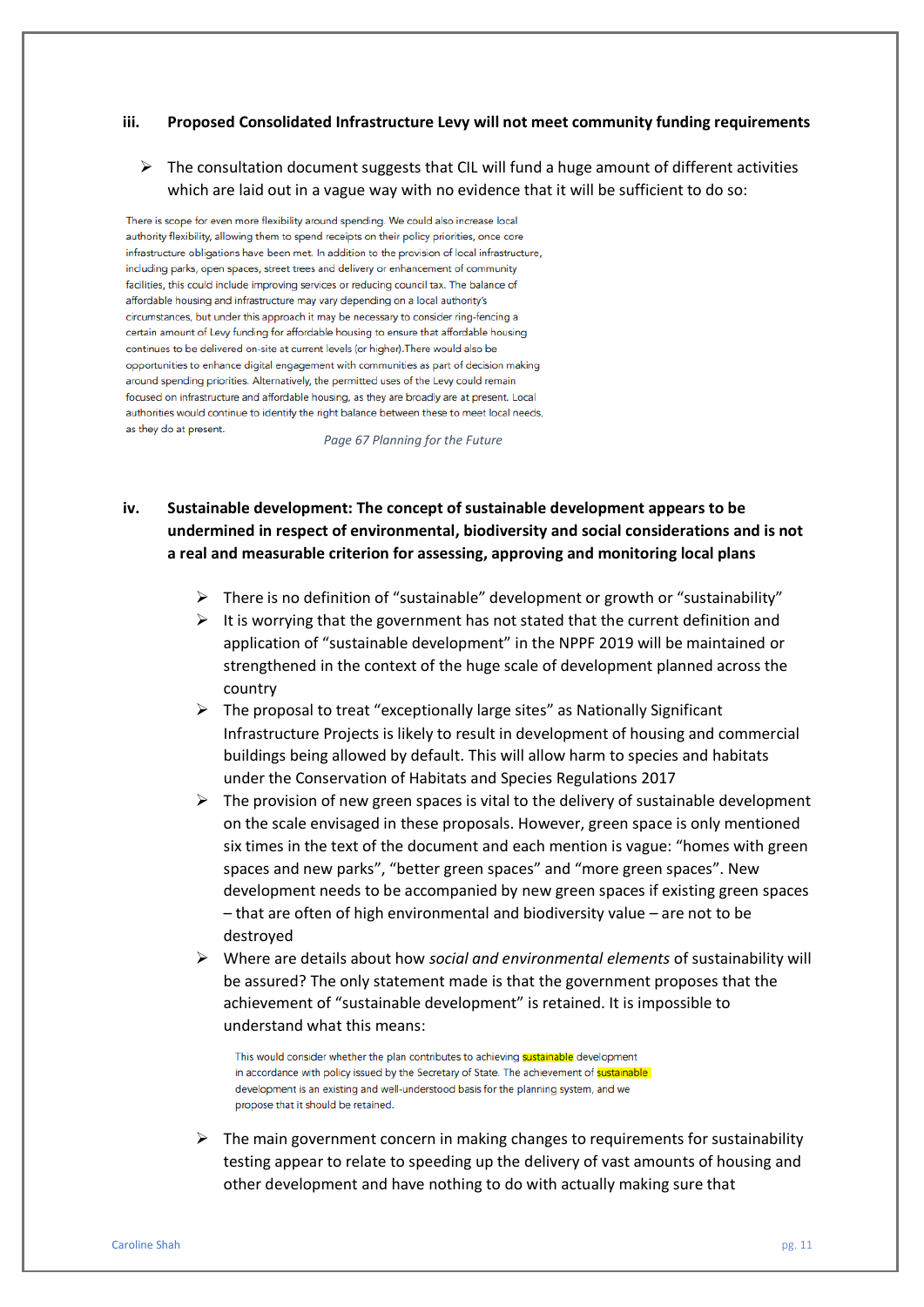development of all kinds is "sustainable" in any meaningful way. This is unacceptable

- $\triangleright$  Proposals and alternatives for ensuring sustainability of local plans are unclear and undeveloped in any meaningful way informed comment on them is not possible
- $\triangleright$  No detail is given of how the government will ensure that a simplified process of assessing the environmental impact of plans will be effective and offer sufficient protections to the environment? The current system of environmental and habitats assessments is not working. Plan level environmental and habitats assessments as well as local level assessments are often completely inadequate and appear to tell the commissioning authority what they want to hear with little or no scientific evidence or expert opinion to support their assertions and conclusions. How can a shorter, faster system avoid these outcomes?
- $\triangleright$  It is stated in the consultation document on P28 that the "single statutory sustainability test" will ensure that plans "*strike the right balance between environmental, social and economic objectives*". This statement is not supported by any information on the environmental and social objectives that will form part of the new proposals nor by any defined outcomes in these areas. These proposals are likely to have significant detrimental impacts on both the environment and social inequalities across England without requiring specific and measurable social and environmental outcomes to be met
- ➢ There is no mention of the *social aspects* of sustainability in the consultation document. The only reference to the **government's equalities duties** is to ask the reader what we think the impact will be:

We would welcome views on the potential impact on the proposals raised in this consultation on people with protected characteristics and whether further reforms could broaden access to planning for people in diverse groups.

- ➢ **Biodiversity** is only mentioned three times in the whole document, barring one question. The government wants to "improve biodiversity", it "supports net gains in biodiversity" and "mandatory net gains for biodiversity" will be a "condition of *most*  new development". This is too vague and non-committal. In addition, the concept of net gain can not always be applied. Sometimes a habitat or species needs protecting because its habitat cannot be replicated elsewhere with the required conditions needed for the species to survive; or a habitat cannot be recreated elsewhere for the same reasons
- **v. No information is given on performance indicators to measure the "sustainability" of outcomes from local plans despite an increased 10 year development requirement, and the dangers of applying the Housing Delivery Test**

There is no detail of the sustainable outcomes that will be required under the new proposals. How then can measurement take place effectively of whether "sustainable development" is being achieved?

If so-called "opportunity" growth areas across London are anything to go by, there has been no measurement of the outcomes that these vast developments have delivered although there has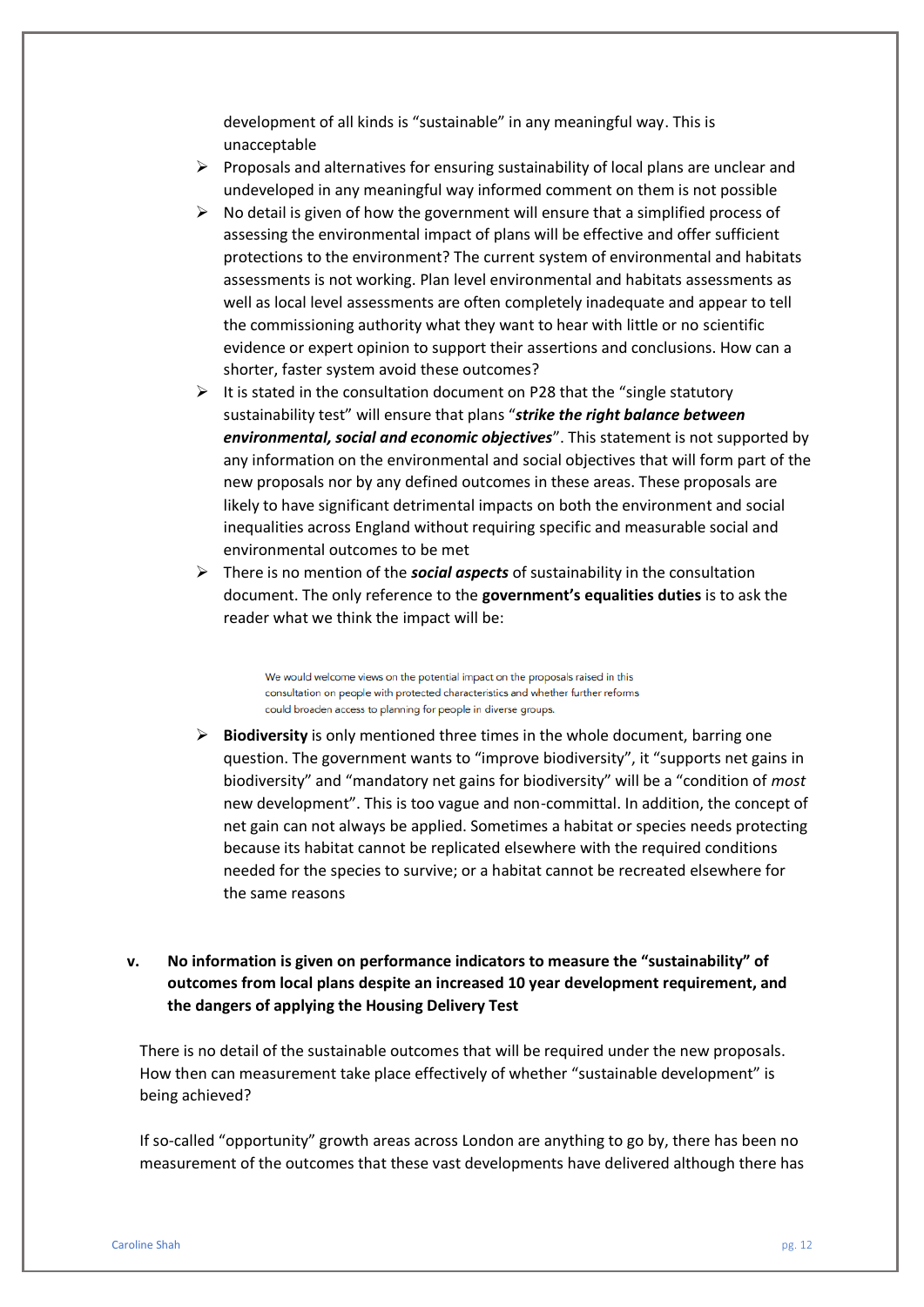been much evidence presented by local people that growth delivered on this scale and this manner is neither environmentally or socially "sustainable"

The need for specific and relevant performance indicators is even more important given that the proposed reforms will mean that local plans are set a **10 year development requirement.** 

Local Plans will need to identify areas to meet a range of development needs - such as homes, businesses and community facilities - for a minimum period of 10 years. This includes land needed to take advantage of local opportunities for economic growth, such as commercial space for spin-out companies near to university research and development facilities, or other high productivity businesses.

Currently there is only a **5 year requirement for housing delivery**. The retention of the **Housing Delivery Test** will penalise any local authority where development is not coming forward at the required rate. This makes it critical that the term "sustainable development" is carefully and fairly defined so that the "presumption in favour of sustainable development" does not result in developers skirting any locally-agreed development criteria that may have been agreed in the local plan

#### **vi. The role envisaged for statutory bodies in the planning process is not defined or explained**

It appears that he role of statutory bodies such as Natural England, Historic England and the Environment Agency will be significantly changed as part of the planning reforms. The statement made in this regard is opaque and ambiguous and does not allow for informed response

In addition, other key players, including the Planning Inspectorate and statutory consultees, will have to transform the way they operate in response to these reforms, given their critical role supporting the preparation of Local Plans and decision-making. They too will need to be more responsive and outward looking, and have the necessary skills and resources to undertake their new roles.

#### **vii. Plans seek to limit the possibility of Judicial Review of Local Plans**

The removal of the test of soundness for Local Plans will require a change to National planning policy and is unjustified. It will prevent legitimate challenge of Local Plans that have been prepared in a way that are irrational or perverse and means that planning inspectors – whose interests are aligned to those of the MHLCG – are no longer accountable to the public for decisions which may have been reached using flawed logic.

Given that the Government wants to ensure development is "sustainable development", I propose that the test of soundness is retained in law:

"Plans are "sound" if they are:

- **Positively prepared**  the plan should be prepared based on a strategy which seeks to meet objectively assessed development and infrastructure requirements, including unmet requirements from neighbouring authorities where it is reasonable to do so and consistent with achieving sustainable development;
- **Justified**  the plan should be the most appropriate strategy, when considered against the reasonable alternatives, based on proportionate evidence;